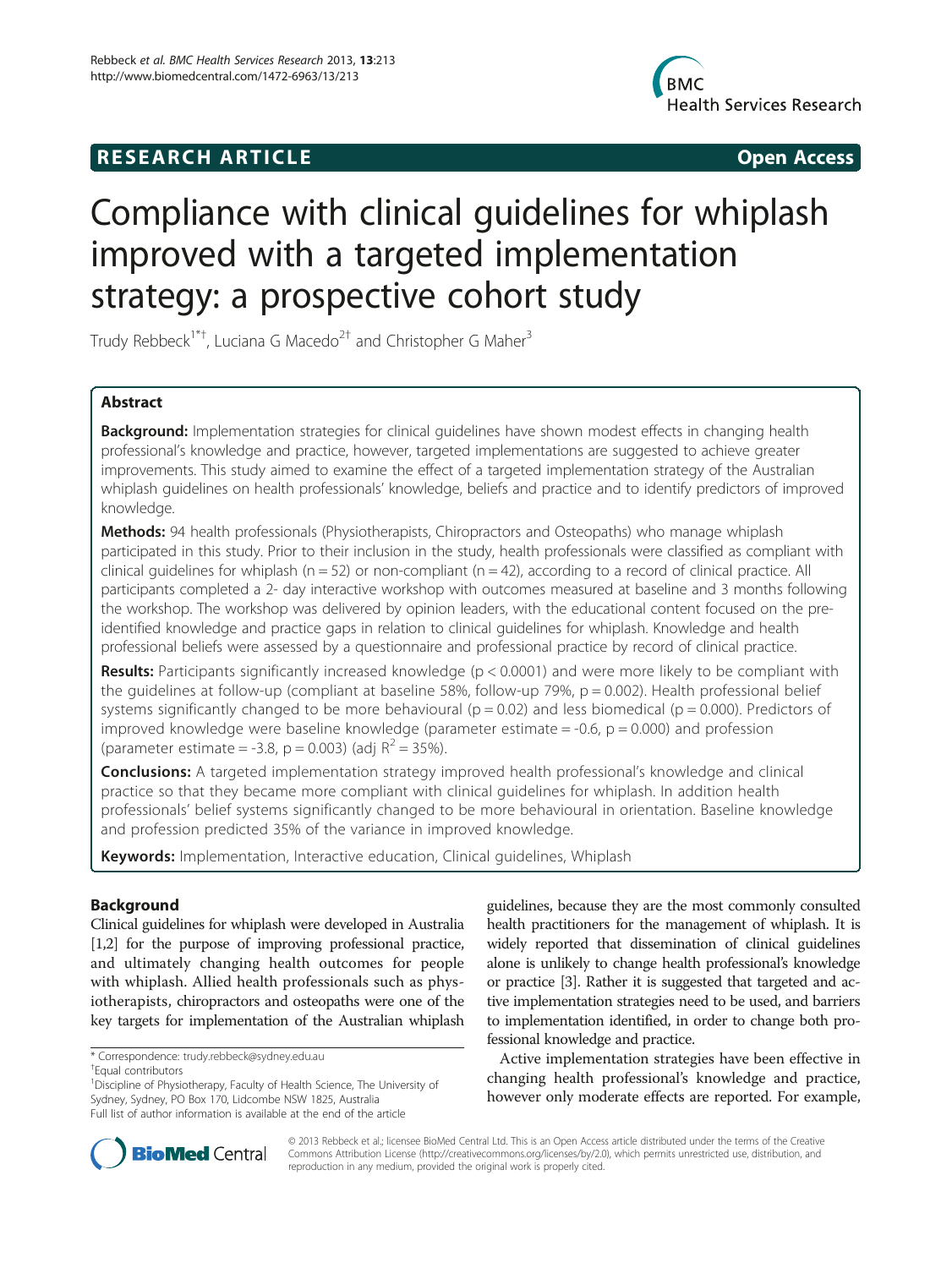the most successful implementation strategies identified in Cochrane systematic reviews have reported an absolute risk difference of 6% (95% CI 1.8-15.9) for improving use of endorsed professional practices with a continuing education intervention [[4](#page-7-0)] and 12% (CI 6-14.5) for the use of opinion leaders [[5](#page-7-0)]. To date there is only one systematic review that has examined the effect of active implementation strategies amongst allied health professionals including physiotherapists and chiropractors [[6](#page-7-0)]. This systematic review reported similarly modest effects [\[6\]](#page-7-0) suggesting room for improvement. Given this, it appears an examination of factors that may improve guideline adherence is warranted.

To date only a few studies have examined barriers to implementation of guidelines amongst health professionals such as physiotherapists and chiropractors. The beliefs of health professionals have been suggested as a factor that would influence behaviour change. Most whiplash guidelines [\[7](#page-7-0)-[10\]](#page-7-0), including the Australian guidelines [[1,2](#page-7-0)] advocate for an active and behavioural approach to management. It has been suggested that when health professionals have a strong biomedical belief system, health practices are less likely to change to align with a more behavioural approach, such as those endorsed in the guidelines [\[11-14\]](#page-7-0). Furthermore, professional background may explain the differences in these belief systems [[13](#page-7-0)]. Professional background and the belief system of the health professional are therefore potential factors that may arise as barriers to implementation.

Other factors have been identified as effect modifiers to compliance with guidelines amongst allied health professionals. These include the experience of the health professional [\[15\]](#page-7-0), whether the implementation strategy focuses on changing simple or complex behaviours [[4,16](#page-7-0)], perceived advantage of using the guideline [\[17](#page-7-0)] and compatibility between current practice and recommendations [[14](#page-7-0)]. In our previous cluster randomised controlled trial (RCT) [\[18\]](#page-7-0) implementing guidelines for whiplash, we found that both knowledge and clinical practice were largely consistent with guideline recommendations at baseline, with most physiotherapists already using active treatments. We hypothesised, therefore, that if health professional knowledge and practice were less compliant with guidelines at baseline, the effect on learning should be improved. In order to test this hypothesis, it would be necessary to include a sample of participants whose knowledge and practice was identified as noncompliant with guidelines at baseline.

The primary aim of this study was therefore, to describe and evaluate the effect of a targeted implementation strategy on the knowledge, practice and beliefs of allied health professionals managing patients with whiplash. In addition, this study aimed to identify factors that predicted learning in relation to clinical guidelines for whiplash.

# **Methods**

# Study design and setting

We conducted a prospective longitudinal study to evaluate the outcomes from a targeted implementation strategy on practitioner knowledge, practice and belief systems and to identify factors that predicted learning. The study was set in educational venues (conference rooms) in Sydney Australia and was approved by the Human Research Ethics Committee at the University of Sydney.

# Development of the implementation strategy

The implementation strategy was developed by the authors, the guideline developers and representatives from the target markets (the 'working party'). Key target markets for guideline implementation were determined as: allied health professionals (physiotherapists, chiropractors and osteopaths), general practitioners, insurance personnel and consumers (people with whiplash). Different versions of the guidelines were developed for each of these target markets [see maa. nsw.gov.au] and specific strategies developed accordingly (eg [[19\]](#page-7-0)). This paper evaluates the effect of the strategy developed for allied health professionals.

The broad implementation strategy chosen for health professionals was to provide interactive education using opinion leaders, given the positive effects demonstrated in our previous trial [[18](#page-7-0)], as well as evidence from systematic reviews [[4-6\]](#page-7-0). One key difference with the current strategy, was that education was provided to three different professions (physiotherapy, chiropractic and osteopathy). Opinion leaders from each health profession were therefore identified by the working party and approached to provide the education.

A second difference was that education was targeted at improving knowledge and clinical practice in relation to the four key messages that were identified by the working party (Table [1](#page-2-0)). The educational content was developed by the working party, with further input from focus groups conducted with each of the three professional groups. The four key messages identified were: appropriate assessment and classification of whiplash, appropriate measure of outcome, able to identify those with poor prognosis, provides primarily activating treatments.

Examples of content taught in relation to each key message are given below:

1) Appropriate assessment: Included basic assessment of range of motion and palpation in order to classify whiplash, and advanced assessment such as cold and pressure sensitivity and assessment of motor function. 2) Use of functional outcome measures: included discussion on reliability and responsiveness of various outcome measures in whiplash order to measure progress 3) Identification of patients with a poor prognosis: included assessing high initial pain intensity and disability with validated instruments such as the Visual Analogue Pain Scale (VAS) and the Neck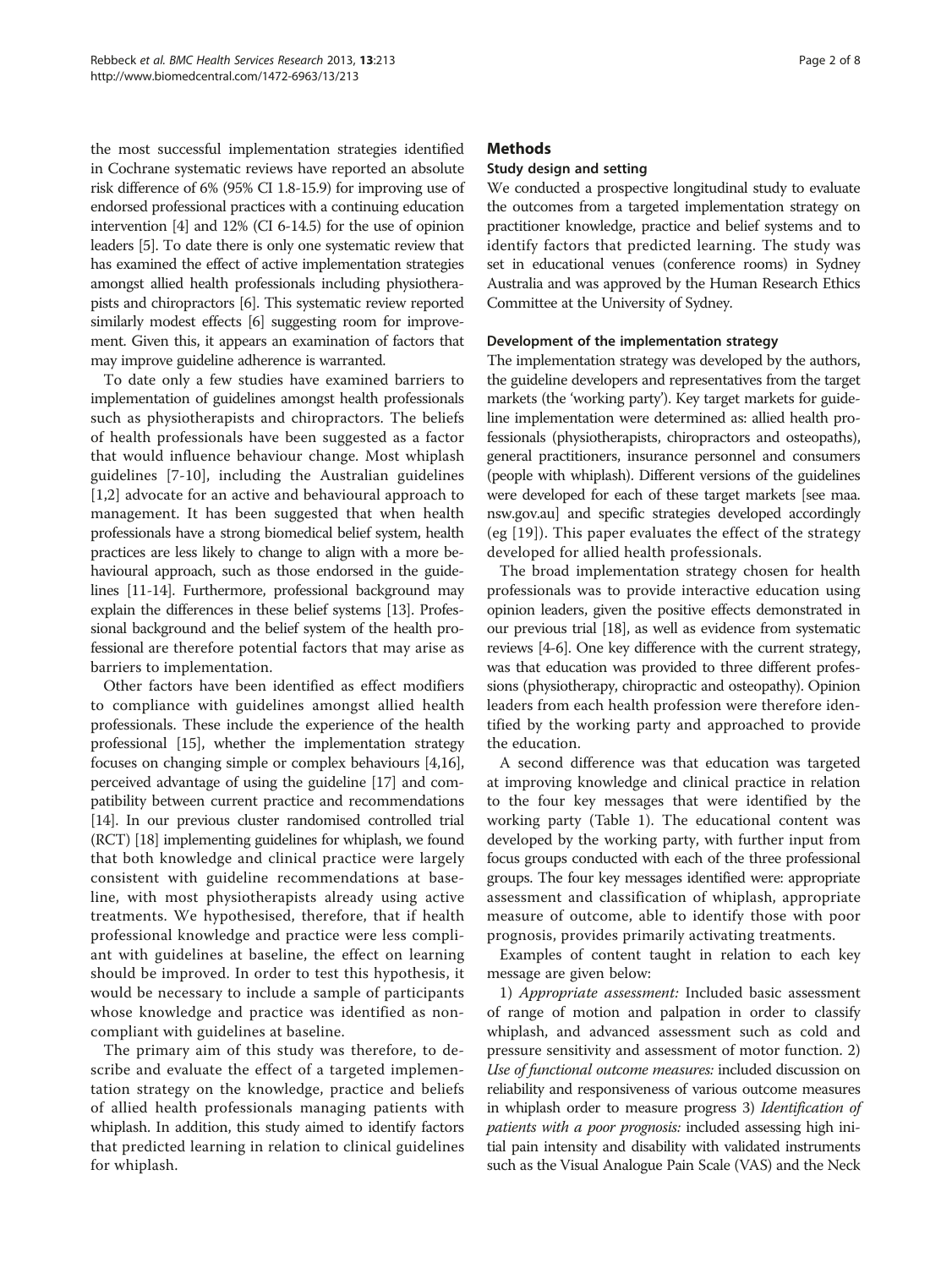| Key message                                              | Response consistent with quideline recommendations                                                                              | Measured by                                                  |
|----------------------------------------------------------|---------------------------------------------------------------------------------------------------------------------------------|--------------------------------------------------------------|
| Appropriate assessment and classification<br>of whiplash | Classifies whiplash according to the Quebec Task<br>Force (QTF) [20] 4 grade classification system                              | Response to question 2 on the<br>record of clinical practice |
| Appropriate measure of outcome                           | Uses a validated measure of outcome for whiplash such as the<br>Neck Disability Index or the Patient Specific Functional Scale. | Response to question 4 on the<br>record of clinical practice |
| Identification of those with poor prognosis              | Identifies predictors of poor prognosis including<br>high initial pain and high initial disability.                             | Response to question 6 on the<br>record of clinical practice |
| Provides primarily activating treatments                 | Provided active treatment quidelines including<br>exercise and advice                                                           | Response to question 5 on the<br>record of clinical practice |

<span id="page-2-0"></span>Table 1 Key messages of the whiplash guidelines for allied health professionals

Disability Index in order to identify people who have a higher probability of not recovering; 4) Providing activating information as per recommendations in the guideline that every whiplash patient at the first consultation should receive treatments which are largely activating advice and exercises.

A third key difference with the current implementation strategy was the recruitment strategy chosen to ensure that a proportion of the participants would be non-compliant with guidelines at entry to the study. Our prior experience had revealed that health professionals who volunteer for studies are more likely to be compliant with guidelines [[18\]](#page-7-0), hence leaving minimal scope to improve learning or compliance.

The working party decided to measure compliance with guidelines for this study by evaluating responses to a standard record of clinical practice. This was believed by the authors to be the measure that would most accurately reflect actual clinical practice. The record of clinical practice is a standard form used to report assessment findings and treatment choices to compulsory third party insurers in Australia. Non-compliance with clinical guidelines was considered as failure to adhere to at least three of the four key messages outlined above. In order to increase the likelihood of including participants who may be non-compliant with guidelines, we set up two participant recruitment strategies as outlined below.

#### Participants

Participants in this study comprised allied health professionals in Australia who most commonly manage whiplash: physiotherapists, chiropractors and osteopaths. They were recruited by one of two methods.

1) Recruitment by insurers. Personnel working for compulsory third party (CTP) insurers were asked to review past records of clinical practice submitted by health professionals to the insurer. If they considered the responses on these records to be non-compliant on at least three of the four key messages, they were asked to provide this list of health professionals to the MAA.

2) Recruitment by advertisement. A further group of participants was recruited through advertising on professional association websites and newsletters. These included the three targeted health professions: the Australian Physiotherapy Association, the Chiropractor's Association of Australia and the Australian Osteopathic Association.

The MAA then invited the health professionals identified by both methods to participate in the study. Once the health professional agreed to participate, their contact details were provided to the authors.

#### Baseline assessment

Prior to attending education, all participants were assessed at baseline for professional knowledge, professional practice/ compliance with clinical guidelines and beliefs.

# Professional knowledge

Professional knowledge was evaluated using a questionnaire adapted from that used by Rebbeck et al. [[18\]](#page-7-0). Questions tested participant's knowledge of each of the four key messages. The score range was from 0 (knowledge minimal and inconsistent with guidelines) to 39 (knowledge maximal and consistent with guidelines).

#### Professional practice/ compliance

Professional practice and compliance with clinical guidelines was evaluated by responses to a recent record of clinical practice. Each participant submitted a recent (within the past month) record of clinical practice for a patient with whiplash assessed by them. Responses recorded on the recent clinical record were then assessed independently by two authors (TR and LM) and categorized as compliant or non-compliant with guideline recommendations against each of the four criteria (Table 1). A participant was then classified at baseline as overall compliant with clinical guidelines if their answers were consistent with at least three of the criteria. Differences were resolved by consensus between the two authors. This method ensured baseline compliance was assessed consistently.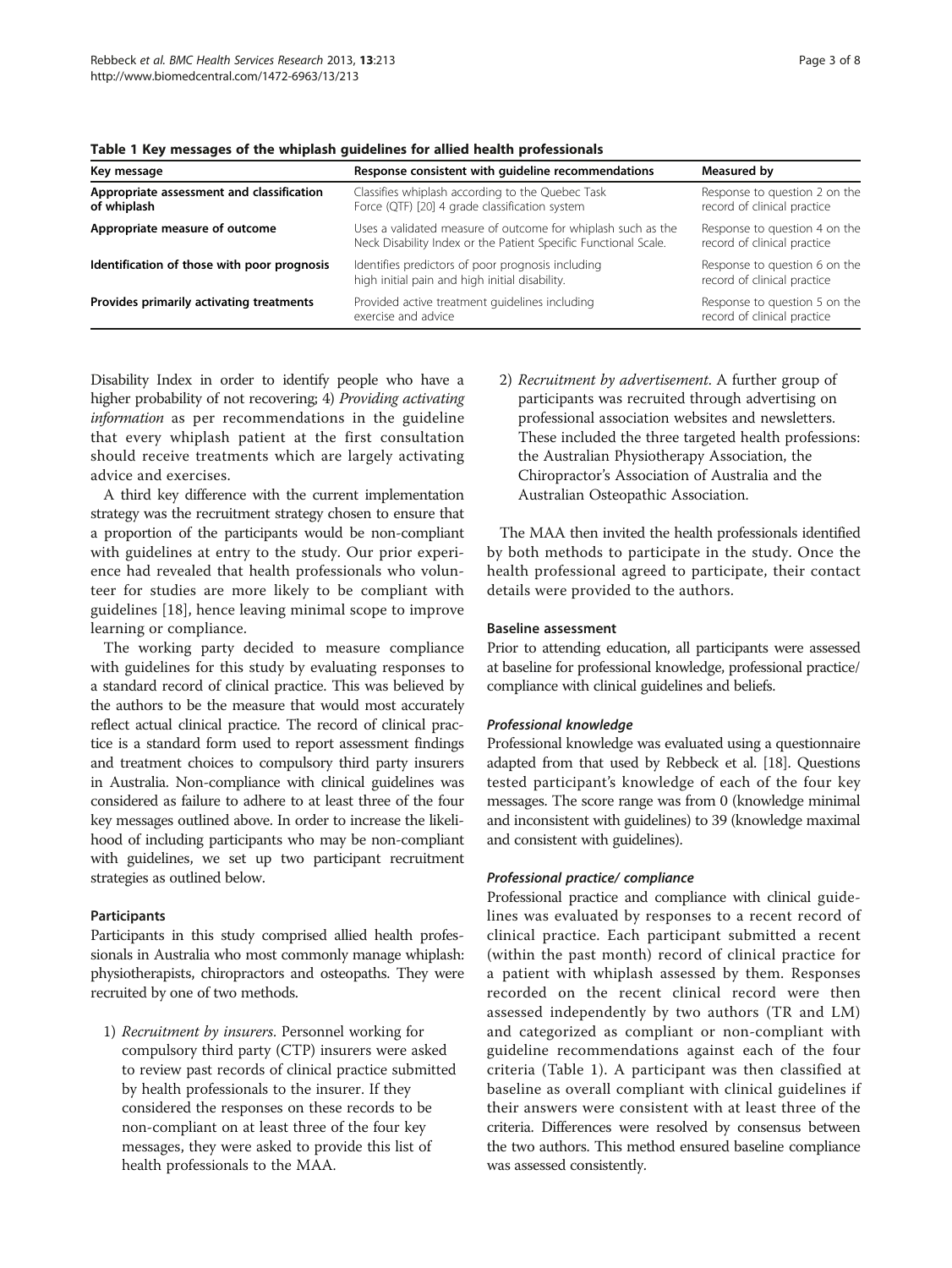#### Beliefs

Beliefs of participating professionals were assessed using an adapted version of the Pain Attitudes and Beliefs Scale for Physiotherapists (PABS) [\[11\]](#page-7-0). The questionnaire was adapted by replacing the words 'low back pain' with 'whiplash'. The PABS questionnaire gives a score for biomedical beliefs (ranging from 14 to 84) and a score for behavioural beliefs (ranging from 6 to 36).

#### Intervention

The intervention was a two day interactive continuing educational workshop. Two workshops were offered within a six month period to cater for participant availability. Educational content was delivered by research and clinical opinion leaders in whiplash in Australia.

#### **Outcomes**

Primary outcomes assessed were change in professional knowledge and professional practice. The secondary outcome was change in health professional's beliefs. All outcomes were assessed at baseline and at three months after completion of the intervention.

#### Predictors of learning

The second aim of this study was to identify variables that may predict learning. Learning was defined as improvement in knowledge calculated as post knowledge questionnaire score – baseline knowledge questionnaire score. Predictor variables included demographic information (such as age, years of experience, profession and higher degree qualification) and the baseline measures such as compliance classification (compliant vs non compliant), biomedical belief score, behavioural belief score, and knowledge score. Lastly we used a measure of health professional confidence in their knowledge in our prediction model. This was assessed by asking health professionals how confident they felt in their knowledge related to three key messages in the guidelines (confidence in classifying patients, in predicting recovery and in treating patients). The confidence measure had been found to be related to compliance amongst general practitioners, and was being used in a concurrent study [[19](#page-7-0)]. We were interested to see if this would also be a factor with other health professionals. Confidence was rated on a scale from 1 (don't know) to 6 (very confident). The score range was 3 (minimal confidence) to 18 (maximum confidence).

#### Statistical analyses

Data were analysed using PASW statistics for windows version 18.

Changes in continuous outcomes were assessed using ANOVA comparing baseline with post intervention scores and groups.

A McNemar's test was used to assess changes in professional practice by comparing the number of professionals considered compliant with clinical guidelines at baseline with the number considered compliant post intervention.

Predictors of learning were analysed using multiple linear regression. A univariate linear regression was conducted to evaluate univariate associations of each one of the predictors of learning. All variables with p values greater than 0.25 in the univariate analyses were included in the multivariate model. A Backward elimination procedure was used (excluding non-significant predictors,  $p < 0.05$ ) until only significant predictors remained in the model.

# Results

#### **Participants**

Sixty one practitioners were identified by the insurers as likely to be non-compliant prior to entry in the study. Of these, 18 consented to participate in the study and completed baseline data. Seventy six practitioners were recruited from website or newsletter advertisement and consented to participate. Of these, one did not attend the workshop due to illness and was excluded from the study. From the total of 93 practitioners who joined our study, 51 were classified as non-compliant and 42 classified as compliant with the whiplash guidelines according to their responses to the recent baseline record of clinical practice provided to the authors. A total of 80 practitioners completed three- month follow up questionnaires, providing an 86% follow up rate. Reasons for loss to follow-up include: inability to contact (seven practitioners) and lack of time to respond to questionnaires (six practitioners). Figure [1](#page-4-0) represents a flowchart for the study.

The demographic details for the participants at baseline are outlined in Table [2](#page-4-0). A chi-square test demonstrated that there was a higher proportion of chiropractors in the non-compliant group when compared to the compliant group ( $p = 0.03$ ). A significantly higher proportion of health professionals had post-graduate qualifications in the noncompliant compared with the compliant groups  $(p = 0.02)$ . The knowledge score was also significantly different between groups ( $p = 0.03$ ) with higher knowledge for compliant professionals. All other demographic characteristics were not significantly different between compliant and non-compliant participants.

# Change in professional knowledge, practice and belief systems

There was a statistically significant difference between the baseline and post knowledge questionnaires (p < 0.0001; Table [3\)](#page-5-0). Participants also significantly reduced their biomedical belief orientation ( $p = 0.000$ ) and significantly increased their behavioural belief orientation ( $p = 0.02$ ; Table [3\)](#page-5-0).

Twenty one percent more participants were considered compliant with guidelines post intervention (79%)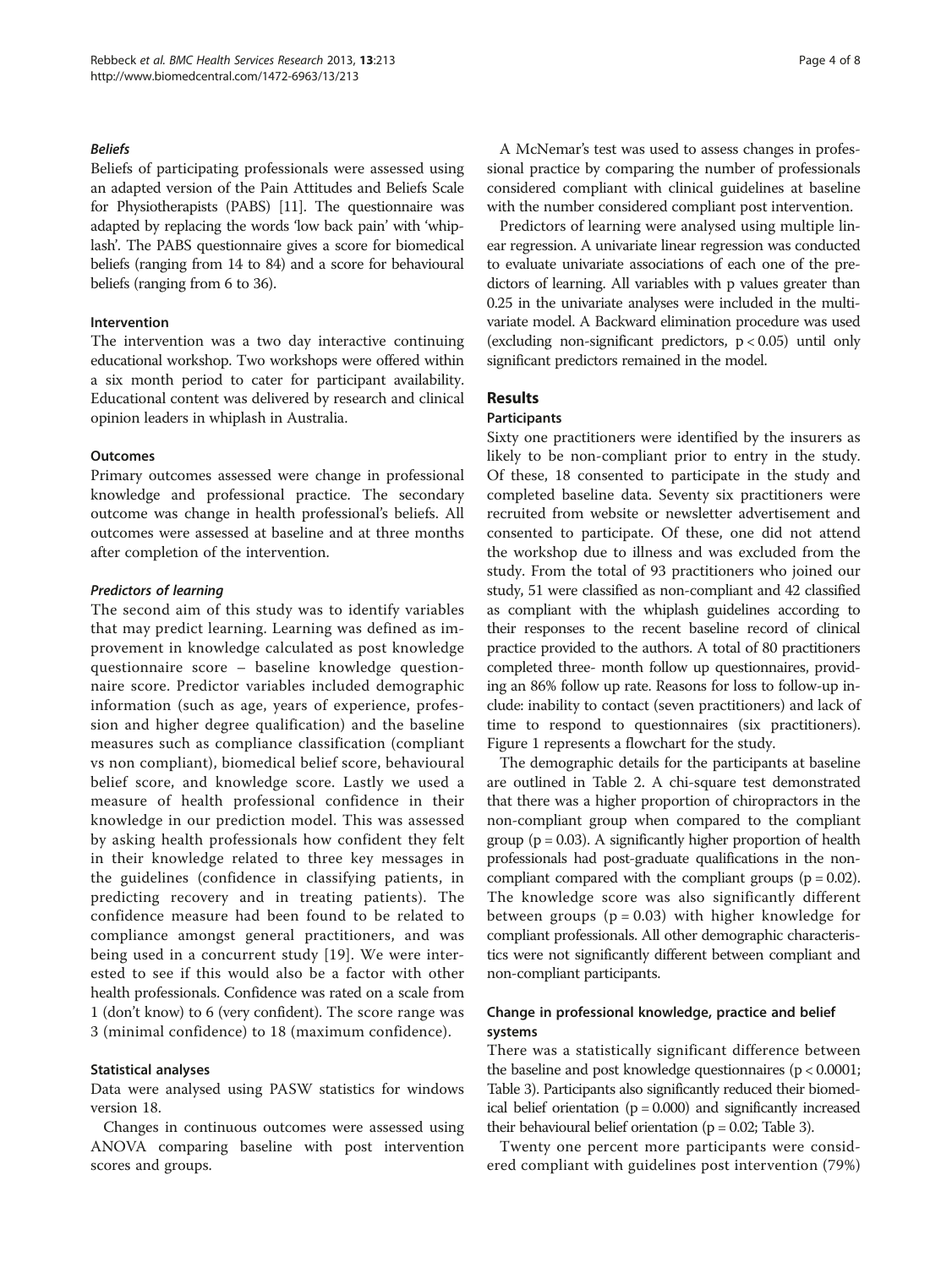<span id="page-4-0"></span>

compared with (58%) at baseline (Table [3\)](#page-5-0). This difference was statistically significant ( $p = .002$ ). Of the four key criteria against which compliance was measured, participants improved their compliance significantly with the ability to classify whiplash ( $p < .0001$ ) and did not improve with any other individual area. It was noted that compliance with two of the criteria (using functional outcome measures) and using activating treatments was already high at baseline (77% and 69% respectively).

We conducted further analysis on the third criteria against which compliance was assessed, namely 'identification of those with poor prognosis' as noted on the record of clinical practice. According to this record, the percentage of health professionals who were able to identify patients with a poor prognosis was low at baseline (15%) and did not significantly improve (24%). However health professionals only recorded prognostic factors on the record of clinical practice if they were present for the patient assessed. Therefore this measure may not be sensitive to actual knowledge regarding adverse prognostic factors. Therefore, in order to further examine whether practitioners did improve their knowledge on the identification of adverse prognostic factors, we further analysed an open ended question on the knowledge questionnaire, which asks "What features in a whiplash patient signal to you that a patient may not recover". Health professionals

| Page 5 of 8 |  |  |  |
|-------------|--|--|--|
|-------------|--|--|--|

| each ciassincation                      |                                   |                                       |  |
|-----------------------------------------|-----------------------------------|---------------------------------------|--|
| Factor                                  | Complaint at<br>baseline $N = 51$ | Non-complaint<br>at baseline $N = 42$ |  |
| Age: Mean(SD)                           | 37.2 (9.5)                        | 36.2(9.8)                             |  |
| <b>Years of experience</b>              | 13.2(9.5)                         | 11.5(9.3)                             |  |
| Profession (n/ %)                       |                                   |                                       |  |
| Physiotherapists                        | 42 (82%)                          | 25 (60%)                              |  |
| <b>Chiropractors</b>                    | 9 (18%)                           | 15 (36%)                              |  |
| Osteopaths                              | $0(0\%)$                          | 2(4%)                                 |  |
| Qualification (n/%)                     |                                   |                                       |  |
| PhD                                     | $1(2\%)$                          | 1(3%)                                 |  |
| <b>Masters</b>                          | 13 (25%)                          | 22 (52%)                              |  |
| <b>Bachelor</b>                         | 37 (73%)                          | 19 (45%)                              |  |
| Knowledge score (0 to 39)<br>Mean (SD)  | 20.0(5.7)                         | 17.6 (4.6)                            |  |
| Biomedical score (14 to 84)             | 41.3(7.6)                         | 43.2 (8.9)                            |  |
| Behavioural score (6 to 36)             | 19.8 (3.4)                        | 19.6 (4.3)                            |  |
| Confidence score (3 to 18)<br>Mean (SD) | 11.2(2.9)                         | 10.8(2.4)                             |  |

Table 2 Baseline demographic details for participants in each classification

would nominate factors they thought related to nonrecovery and the researchers would then classify the responses into the categories nominated in the guidelines. The results indicated that significantly more health professionals were able to identify the main factors relating to non-recovery after the workshop (Table [4\)](#page-5-0).

#### Predictors of learning

A univariate linear regression was performed in order to identify variables that may predict learning (Table [5\)](#page-5-0). The variables profession, biomedical score (baseline), baseline knowledge score, and baseline confidence had p values greater than 0.25 and were included in the multivariate model. A backward elimination was initially performed, and all variables that were not statistically significant in the model were excluded. The final model included profession and baseline knowledge questionnaire scores. This model explained 35% of the variance in learning (Adjusted  $R^2$ ). Specifically the data can be interpreted as participants with lower knowledge at baseline, learnt more. Each unit decrease in baseline knowledge, was associated with an 0.6 unit increase in learning. Similarly physiotherapists were associated with a 3.8 point unit increase in learning compared with non-physiotherapists.

#### **Discussion**

Following a targeted implementation strategy there were large improvements in health professional's knowledge of whiplash management, beliefs about pain and clinical practice so that it aligned more closely with recommendations in guidelines for whiplash. As hypothesised, knowledge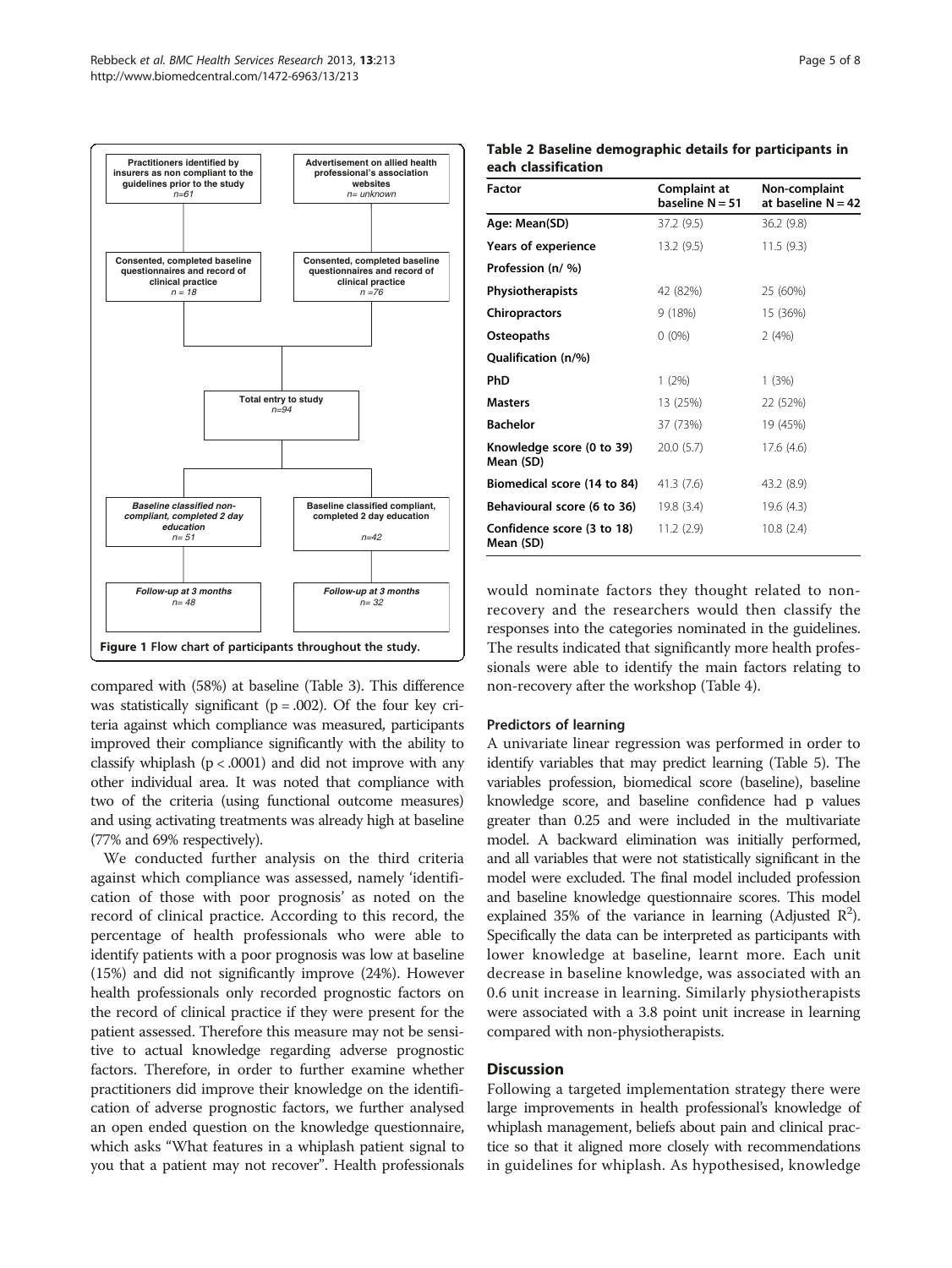| <b>Factor</b>                               | <b>Baseline</b> | <b>Post intervention</b> | Significance |
|---------------------------------------------|-----------------|--------------------------|--------------|
| Knowledge (0 to 39) Mean (SD)               | 19.3 (5.3)      | 24.4(5.3)                | $P = 0.000$  |
| Biomedical belief (14 to 84)                | 42.0(8.3)       | 37.0(8.3)                | $P = 0.000$  |
| Behavioural belief (6 to 36)                | 19.9 (3.8)      | 21.1(4.1)                | $P = 0.02$   |
| <b>Professional practice</b>                |                 |                          |              |
| % compliant                                 | 58%             | 79%                      | $P = 0.002$  |
| 1. Give WAD classification                  | 7%              | 41%                      | P < 0.0001   |
| 2. Use appropriate measure of outcome       | 77%             | 88%                      | $P = 0.06$   |
| 3. Identifies those with poor prognosis     | 15%             | 24%                      | $P = 0.167$  |
| 4. Provides primarily activating treatments | 69%             | 74%                      | $P = 0.63$   |
|                                             |                 |                          |              |

<span id="page-5-0"></span>Table 3 Baseline and post interventions scores for professional's knowledge, beliefs and practice

improvement was greatest in practitioners with low baseline knowledge and those whose professional background was physiotherapy. This information may be useful for organisations that implement guidelines, suggesting that educational resources may be best directed at practitioners whose knowledge of the guidelines is poor at baseline. It remains to be tested, whether this strategy would in turn result in greater health outcomes for patients with whiplash.

The improvement in knowledge and clinical practice after the active implementation strategy used in this study would be considered large, when considering previously published effect sizes. It should be remembered that this study in not an RCT, so direct comparisons of effect sizes cannot be made. However, the aim of this study was to prove a concept, namely that those with poor baseline knowledge and compliance would learn more. The proven concept was that low baseline knowledge significantly contributed to the size of the learning effect. Identifying such practitioners is practical in whiplash, because it is a condition primarily arising from a

Table 4 Percentage of health professionals able to identify factors related to non-recovery at baseline and post-intervention

| Factor                               | <b>Baseline %</b> | Post<br>intervention % | Sig<br>(McNemar) |
|--------------------------------------|-------------------|------------------------|------------------|
| High initial pain intensity'         | 35.1              | 61.7                   | < 0.0001         |
| High initial disability <sup>1</sup> | 20.2              | 55.3                   | < 0.0001         |
| Demographic factors <sup>2</sup>     | 8.5               | 18.1                   | 0.180            |
| Crash related factors <sup>2</sup>   | 7.4               | 9.6                    |                  |
| Radiographic factors <sup>2</sup>    | 5.3               | 1.1                    | 0.375            |
| Prior history <sup>2</sup>           | 16.0              | 5.3                    | 0.453            |
| Compensation factors <sup>2</sup>    | 8.5               | 8.5                    |                  |
| Psychological distress <sup>2</sup>  | 45.7              | 33.0                   | 0.486            |

<sup>1</sup>Considered an adverse prognostic indicator in the guidelines. Note that high initial pain intensity could be measured by a Visual Analogue Scale (VAS) and high initial disability by any of the recommended disability measures in the guidelines, such as the Neck Disability Index.

 $^2$ Not considered an adverse prognostic indicator in the guidelines.

motor vehicle accident and treatment is commonly regulated by insurers, where information regarding health professional knowledge about guidelines can be easily obtained. The results of this study therefore have implications for organisations implementing guidelines for whiplash. They suggest that by measuring baseline knowledge through a questionnaire, implementation costs could be saved by directing education at practitioners with low knowledge, rather than attempting to educate all practitioners.

A key difference in this study to the previous RCT conducted by the authors [\[18](#page-7-0)] was the recruitment strategy, aimed to include practitioners whose baseline compliance with guidelines was low. The current strategy appeared

| Table 5 Univariate and multivariate models for predicting  |
|------------------------------------------------------------|
| learning (post knowledge score – baseline knowledge score) |
| related to whiplash clinical quidelines                    |

| Variable                           | Effect<br>estimates | Adjusted<br>R-square | P value  |
|------------------------------------|---------------------|----------------------|----------|
| Univariate analysis                |                     |                      |          |
| Age                                | 0.003               | $-0.01$              | 0.96     |
| Profession                         | $-2.29$             | 0.02                 | 0.12     |
| Years of experience                | $-0.04$             | $-0.009$             | 0.58     |
| Qualification                      | $-1.04$             | $-0.005$             | 0.44     |
| Biomedical score (baseline)        | 0.11                | 0.01                 | 0.17     |
| Behavioural score (baseline)       | 0.13                | $-0.006$             | 0.43     |
| Baseline compliance                | 1.17                | $-0.002$             | 0.37     |
| Baseline knowledge score           | $-0.57$             | 0.27                 | 0.000    |
| Baseline confidence                | $-0.32$             | 0.01                 | 0.16     |
| Final Model: Multivariate analysis |                     |                      |          |
| Profession                         | $-3.8$              | 0.35                 | $0.003*$ |
| Baseline knowledge score           | $-0.6$              |                      | $0.000*$ |

Direction of effect estimates for dichotomous outcomes. Profession, Negative effect estimates indicate that non-physiotherapists learned less than other professionals. **Qualification**, Negative effect estimates indicate that professionals with a graduate degree learnt less than those with a bachelor degree. Baseline compliance, Positive effect estimates indicate that participants that were compliant with guidelines learned more than those that were not compliant at baseline.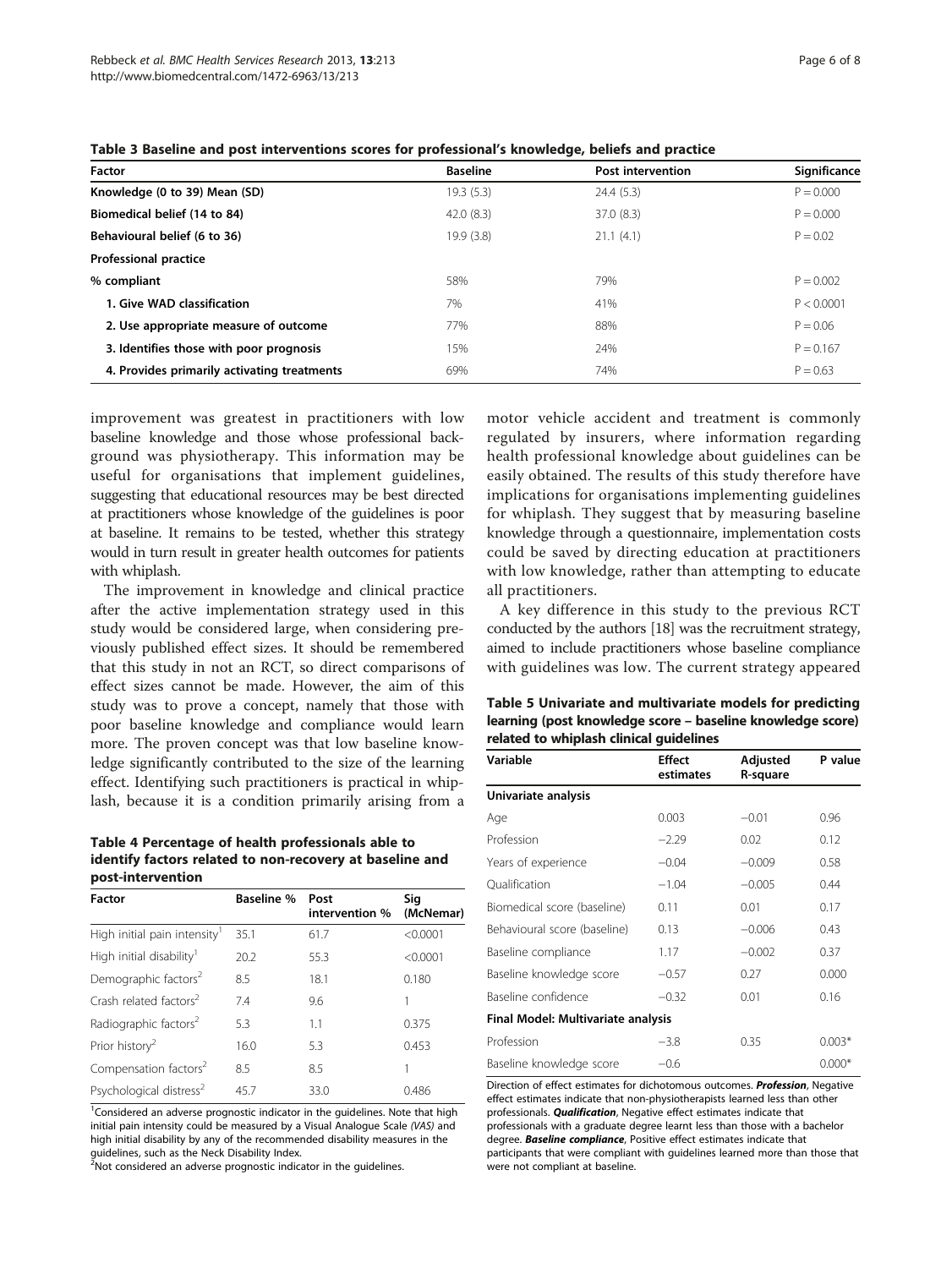effective, given that a considerable proportion (46%) of our participants were assessed as non-compliant at baseline. We hypothesised, however, that non-compliance at baseline would be a predictor of learning, and did not find this. Explanations for this may be statistical, namely we classified people dichotomously as compliant or noncompliant, rather than using a continuous variable that may be more responsive or predictive, as suggested by systematic reviewers [\[4](#page-7-0)]. Alternatively, it may be that other factors are more predictive of outcome, such as baseline knowledge and professional background proved to be in this study. In Forsetlund et al's (2009) systematic review, which reviewed the effect of interventions most like ours, significant effect modifiers included the intensity of the education, attendance at education, complexity of the targeted behaviours and seriousness of the outcome. The interpretation of our results together with that of Forsetlund et al (2009) would suggest that known effect modifiers should be considered in future implementation strategies, and that measures of baseline compliance should be a continuous rather than dichotomous variable.

Barriers to implementation have been identified and addressed in order to improve compliance with guidelines in the medical field [\[21,22](#page-7-0)]. However, only recently have data been available for allied health professions such as physiotherapy in terms of implementation strategies. Authors of these studies suggest that clinicians use guidelines if recommendations are similar to their usual practices [\[14](#page-7-0)] and beliefs [\[12\]](#page-7-0) or they can perceive an advantage from using them [\[17](#page-7-0)] and note deviation from guidelines if practitioners have little experience with managing the condition [[15](#page-7-0)]. However to date such factors have only accounted for a small percentage of the variance in predicting guideline adherence. For example practitioner factors including perceived advantage accounted for 5.6% of the variance in a model to explain determinants of guideline adherence by physiotherapists to the Dutch guidelines for LBP [\[17\]](#page-7-0). The two factors found to predict knowledge to be more consistent with guideline recommendations in our study were low baseline knowledge and profession, accounting for 35% of the variance. Because these data predict a high variance, they suggest that our identified factors should be considered when designing future implementation strategies.

The finding that profession predicted learning in our study warrants further discussion. We found that physiotherapists learned more than chiropractors or osteopaths. These results may reflect the fact that opinion leaders providing the education program were mainly physiotherapists and could have added their experiences and perspectives to the program. However, the content of the clinical guidelines advocate more active (exercise) approaches that may be more familiar to physiotherapists than chiropractors. Recent debates have suggested that if

practitioners have more biomedical beliefs that they are less likely to advocate for an active approach than practitioners that have more behavioural beliefs [\[11,12\]](#page-7-0). Therefore, we measured the beliefs of practitioners using the PABS [\[11\]](#page-7-0) questionnaire, but did not find beliefs to be a predictor of learning. However when we compared beliefs between practitioners, we found that whilst behavioural orientation was similar between professionals, chiropractors and osteopaths had statistically higher biomedical scores than physiotherapists  $(p = 0.01)$  which may explain our data. This finding is similar to that reported by Pincus et al. [\[13\]](#page-7-0) where chiropractors were found to have a more biomedical approach to managing low back pain than physiotherapists [\[13\]](#page-7-0). Implementation scientists therefore may need to consider professions and their beliefs when developing an implementation strategy.

#### Conclusions

In conclusion, factors including low baseline knowledge and profession should be considered when designing future implementation strategies for whiplash guidelines. Based on these data, it is recommended to target the strategy to the identified gaps in the knowledge and to the specific profession. It is hypothesised and remains to be tested as to whether such a strategy will in turn improve health outcomes for patients with whiplash.

#### Competing interests

This study was funded by the Motor Accidents Authority (MAA) of New South Wales Australia.

#### Authors' contributions

TR conceived and designed the study, co-ordinated and provided part of the education, assisted in data collection and drafted the manuscript. LM assisted in data collection, performed the statistical analysis and interpretation of data and was involved in drafting and revising the manuscript. CM assisted in study design, data analysis and in revising the manuscript. All authors read and approved the final manuscript.

#### Acknowledgements

LM holds postdoctoral fellowship from the Canadian Institutes for Health Research and a stipend incentive from the Alberta Innovates Health Solutions. CM's research fellowship is funded by the Australian Research Council. The study was funded by the Motor Accidents Authority (MAA) of New South Wales Australia. We would like to thank the MAA project managers: Liz Gee, Darnel Murgatroyd and Leonie McDonald, the opinion leaders who provided the education: Professor Michele Sterling, Dr Andrew Leaver, Dr Mark Stewart and Dr Peter Bull and the participating physiotherapists, osteopaths and chiropractors.

#### Author details

<sup>1</sup> Discipline of Physiotherapy, Faculty of Health Science, The University of Sydney, Sydney, PO Box 170, Lidcombe NSW 1825, Australia. <sup>2</sup>Common Spinal Disorders Research Group, Department of Physical Therapy, Faculty of Rehabilitation Medicine, University of Alberta, 2-50 Corbett Hall, Edmonton, AB T6G 2G4, Canada. <sup>3</sup>The George Institute for Global Health, Sydney Medical School, The University of Sydney, Level 13, 321 Kent St, Sydney NSW 2000, Australia.

Received: 12 February 2013 Accepted: 30 May 2013 Published: 13 June 2013